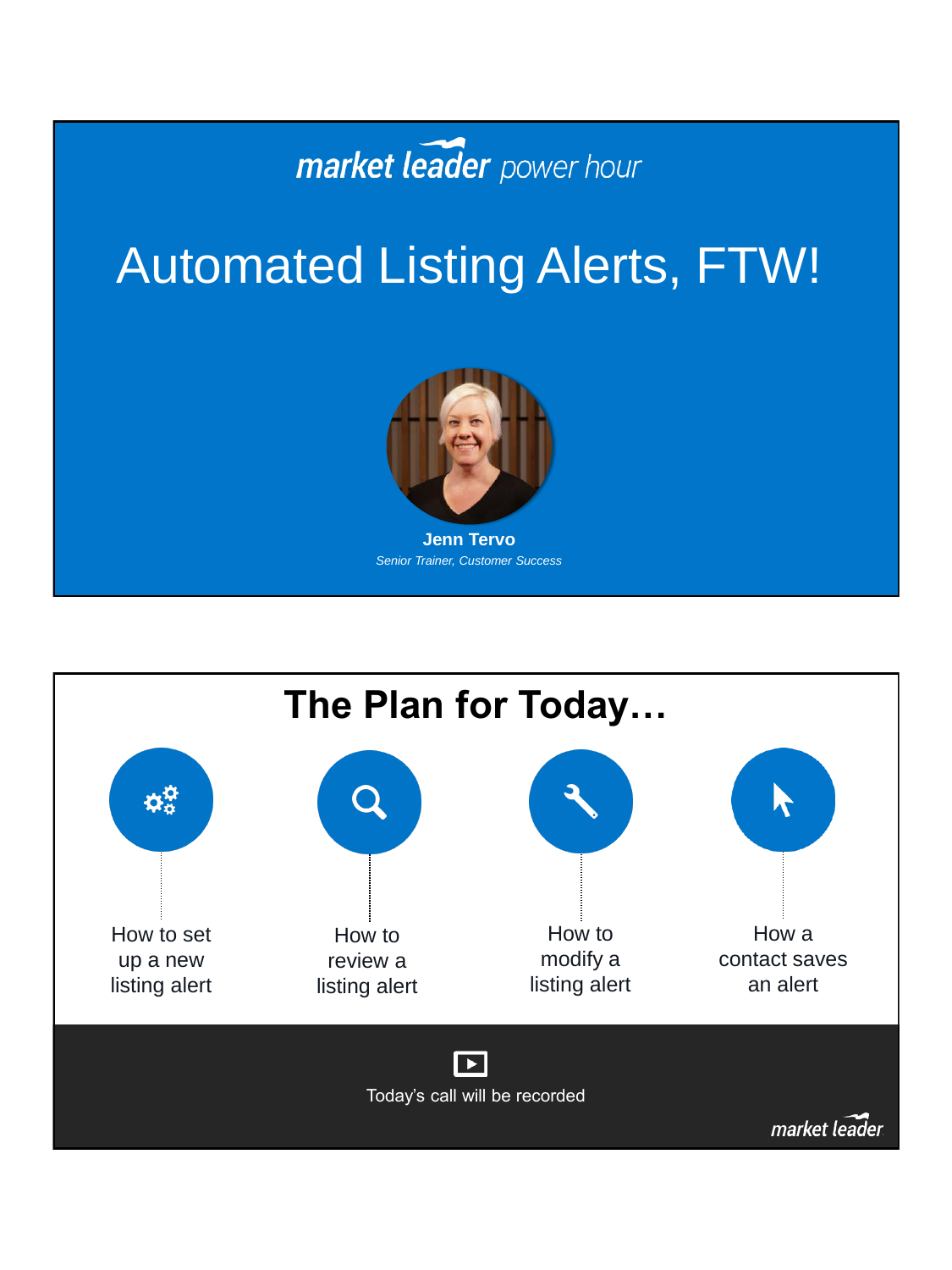

market leader

### **Market Leader Alerts**

Alerts come from **you**, brand **you**, and drive consumers back to **your** website.

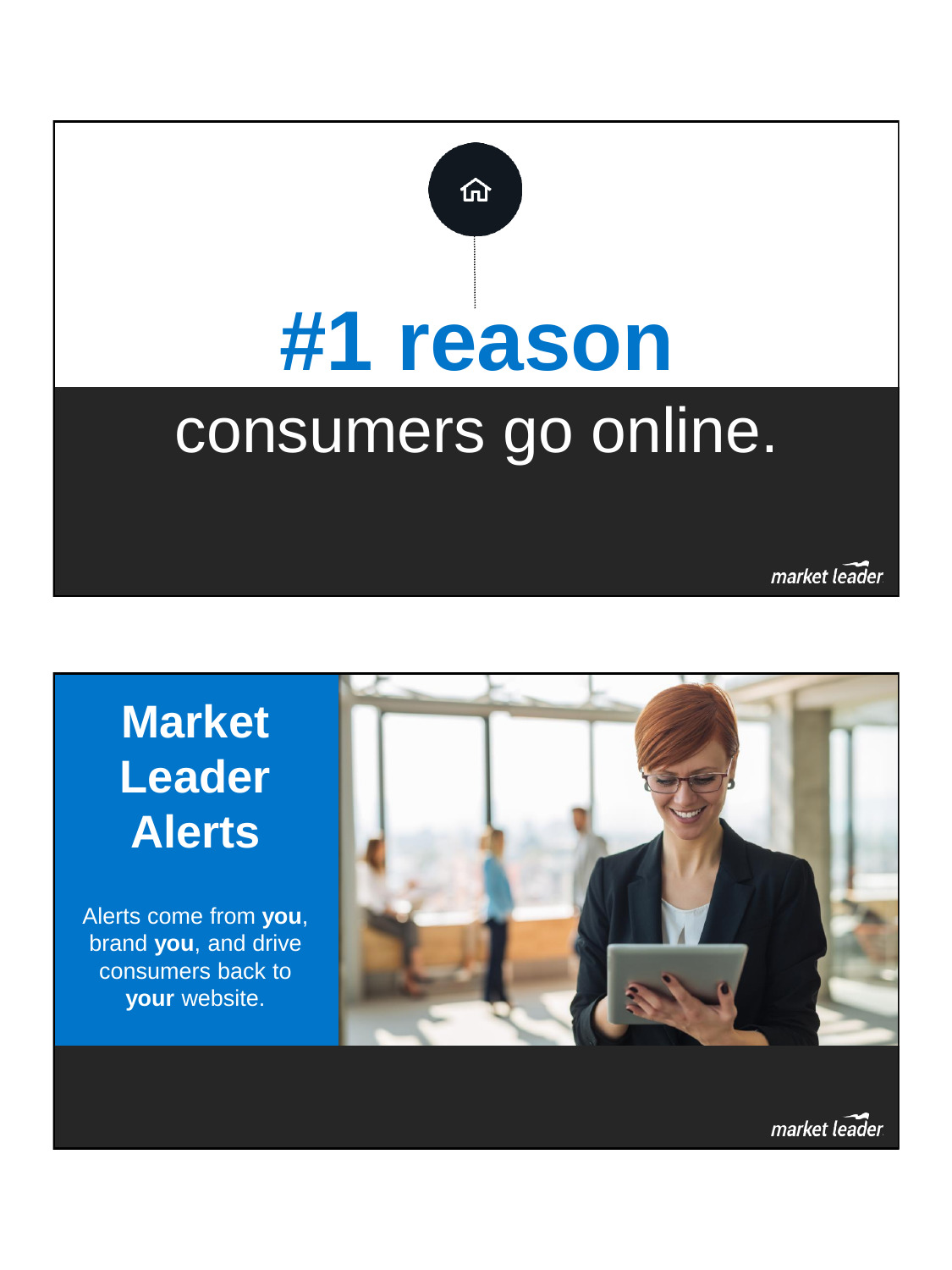

### **Automation at its Finest**

After **24 hours** of a lead **registering on your website**, the system will create an alert based on the **homes** they **viewed**.

market leader

## Q Reviewing a Listing Alert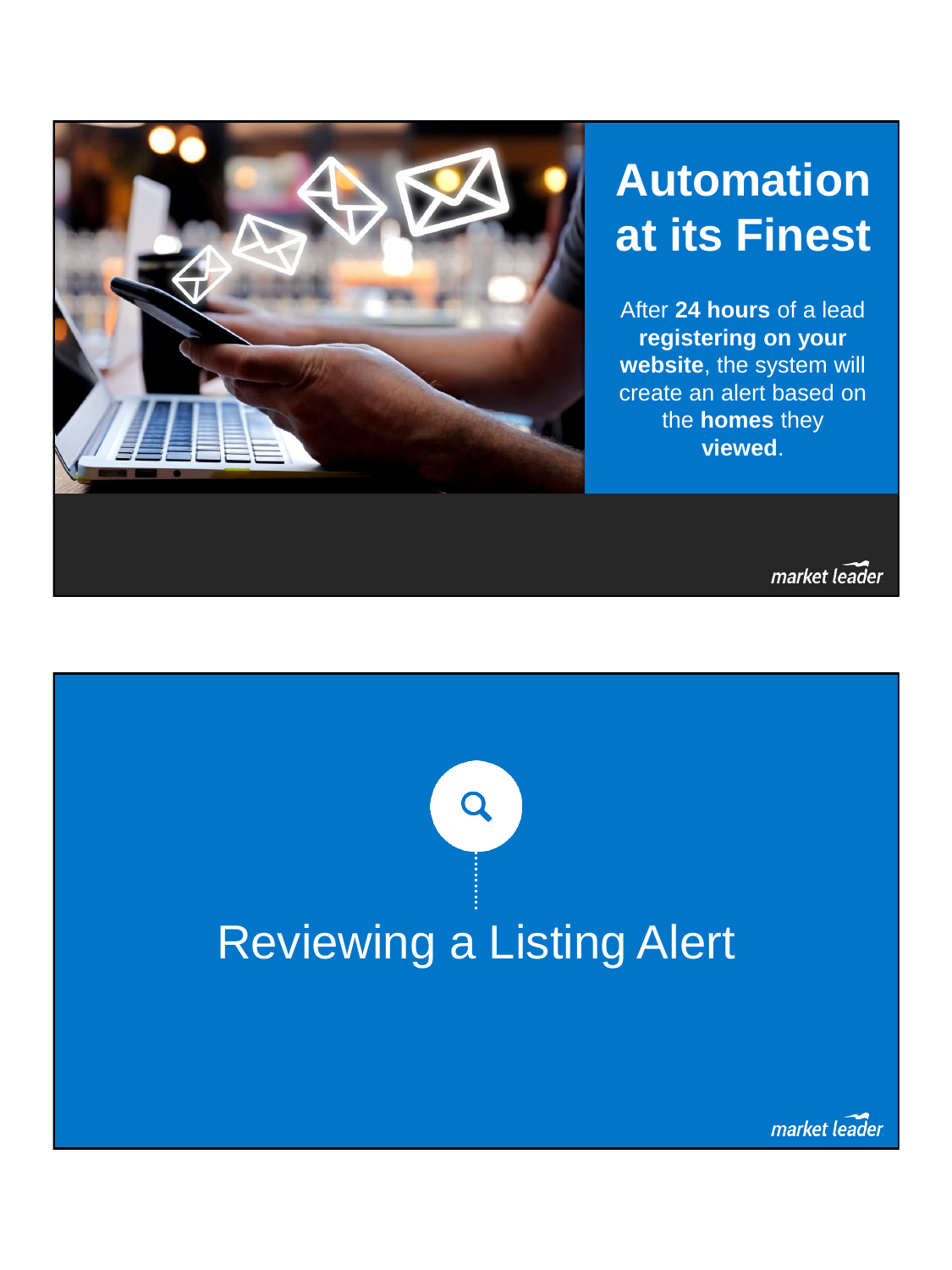### **Essential Criteria**

- 1. Home criteria
- 2. Area
- 3. Price range
- 4. Frequency



market leader

# ۵Ö Create a Listing Alertmarket leader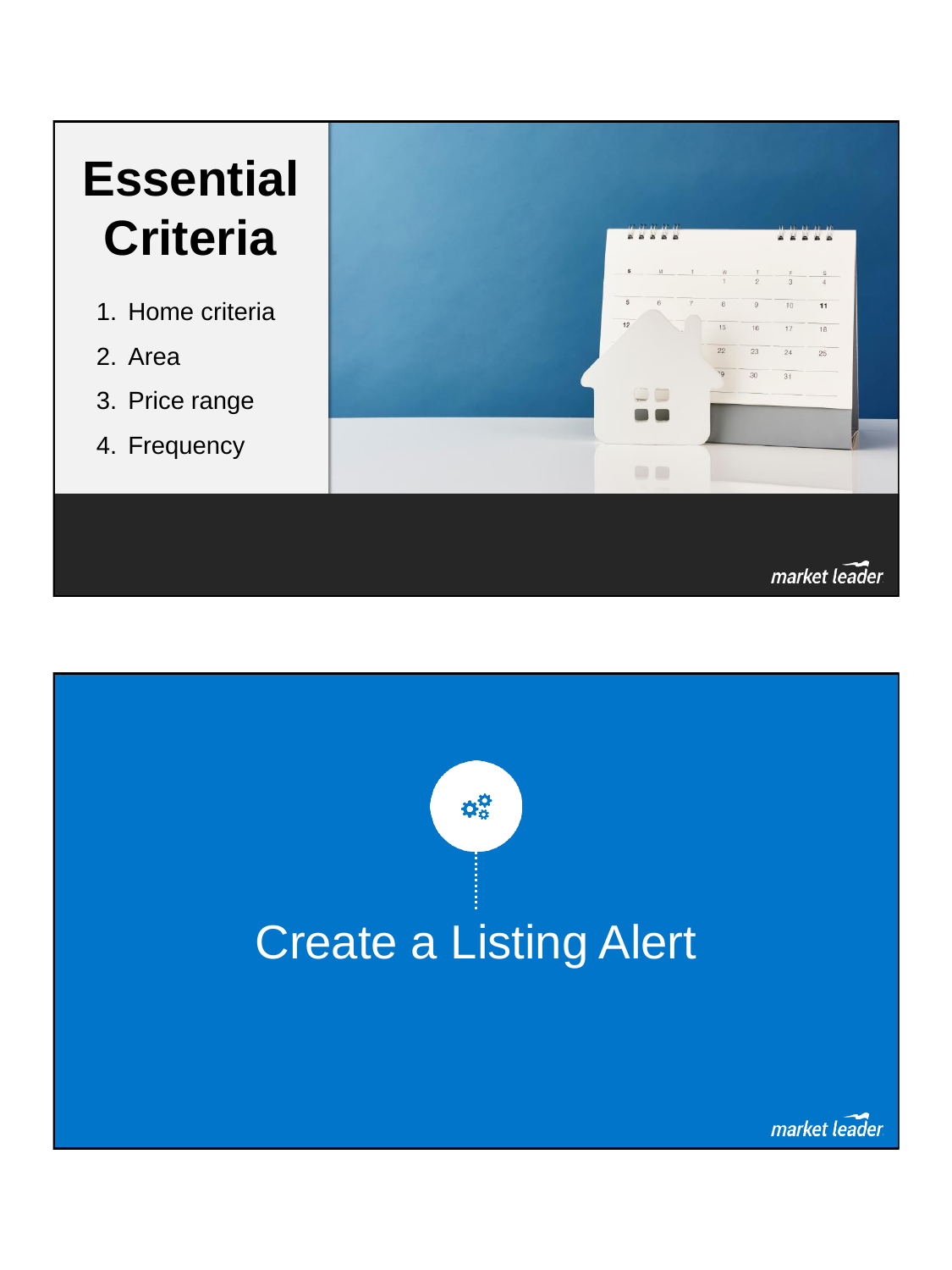### **Send the Right Listings**

**Before** you set up an alert, check the summary of the **homes they viewed** so it's as **relevant** as possible.



market leader

### **Ask for Secondary Contact**



#### *Subject: Question for you, [First Name]*

*I've set you up to receive new listings twice a week, do you have a [partner/spouse/sibling/parent] that you'd like to receive these property emails as well? That way you can both receive the same properties and you can discuss which homes you like or don't like. If so, I just need their name and email address.*

*As always, don't hesitate to call or email me if you have any questions.*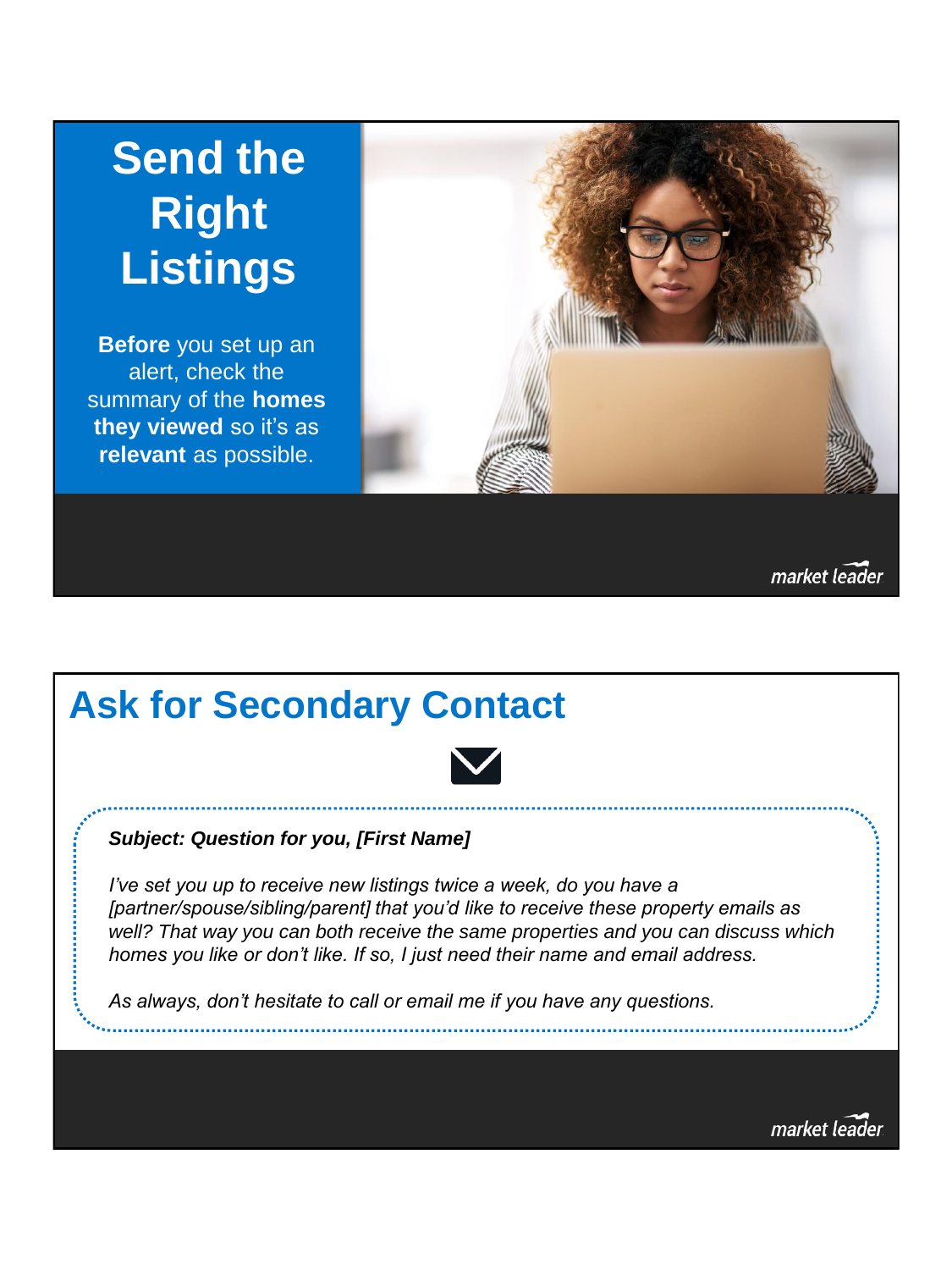

market leader

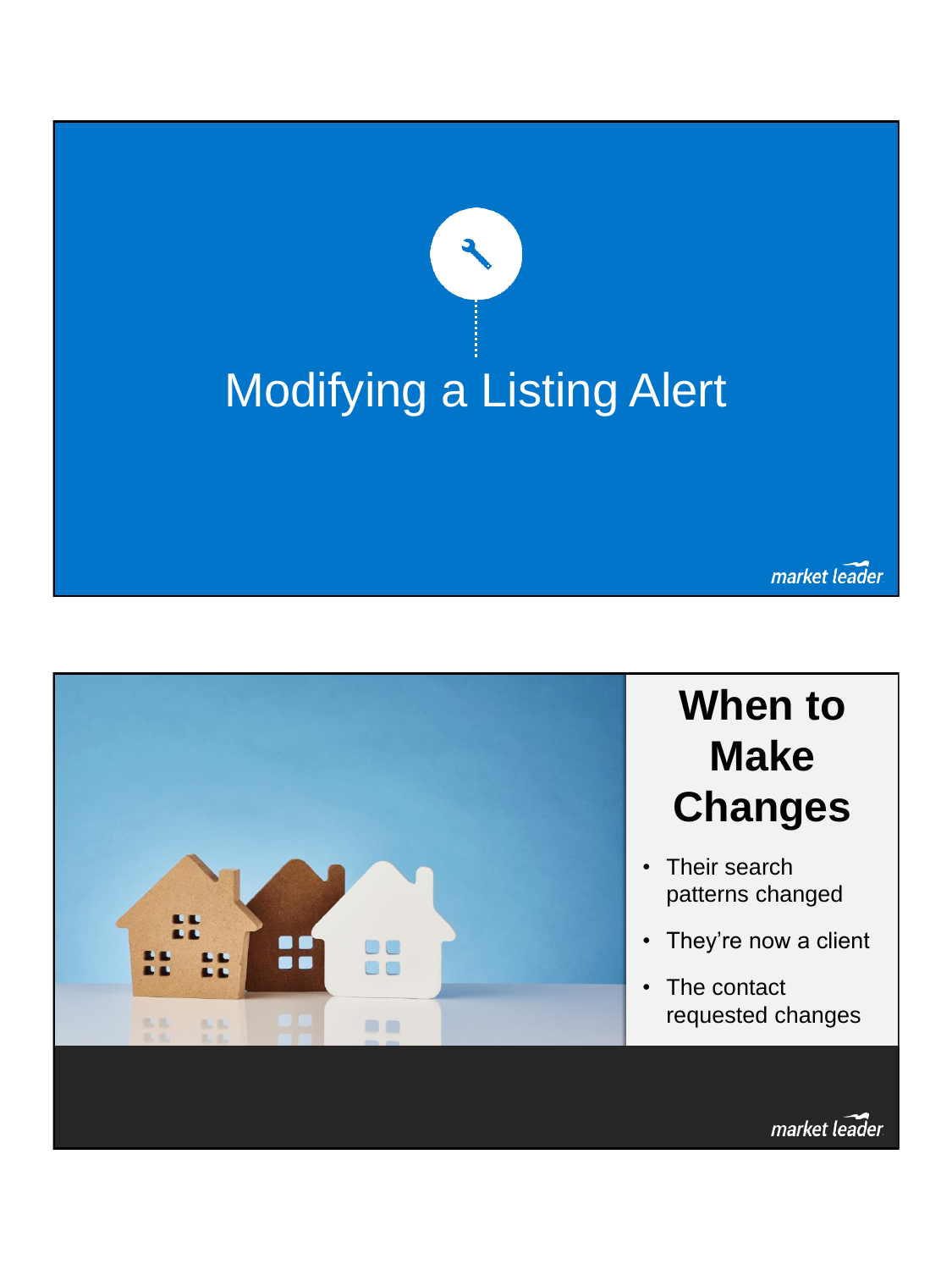

## How a Contact Saves a Listing Alert